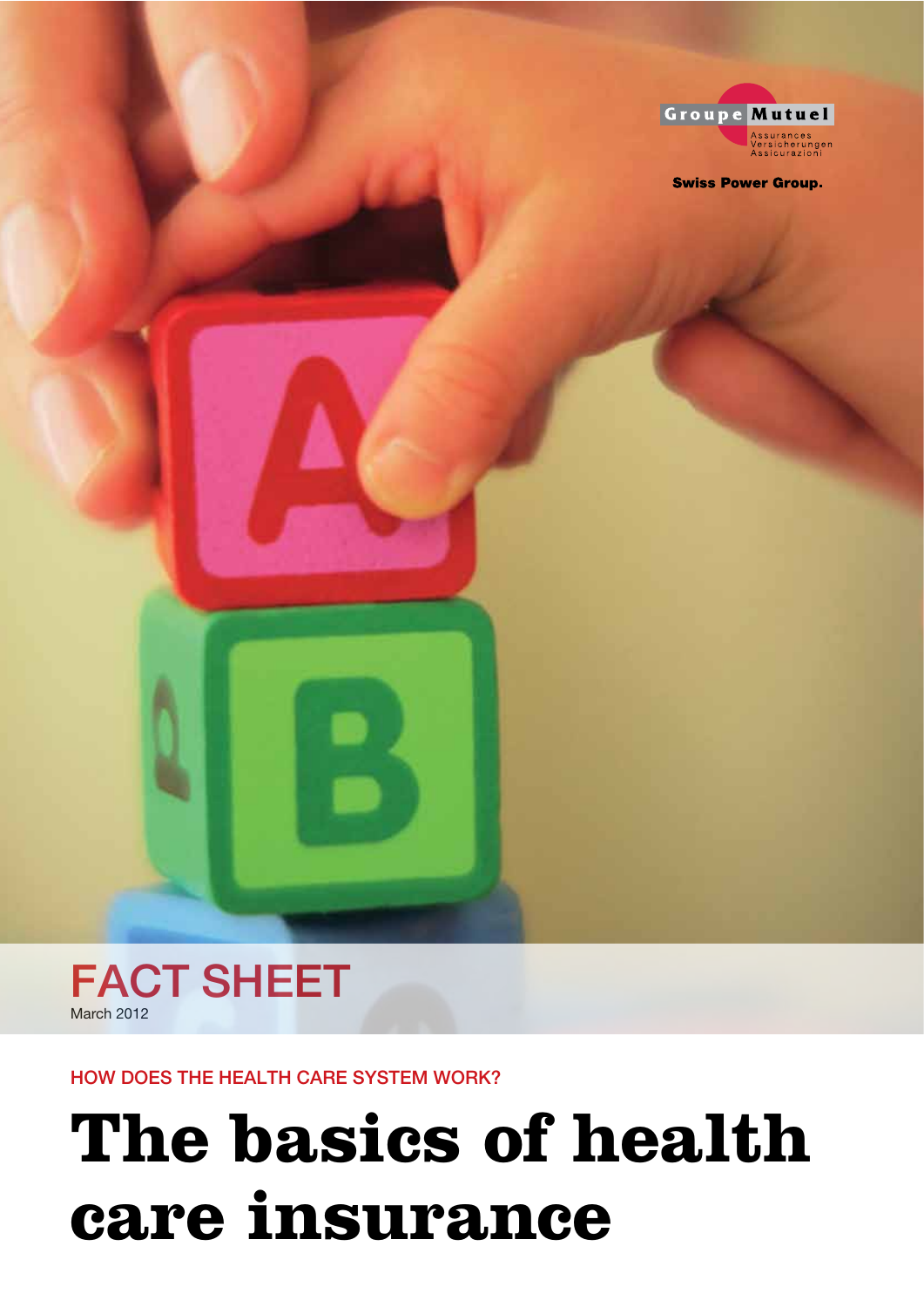# HOW DOES THE HEALTH CARE SYSTEM WORK?

# **The basics of health care insurance**

Swiss health insurance is among the best in the world: it is also one of the most expensive. Our country devotes 11.4% of its GDP to health care (a total of CHF 61 billion in 2009). Half of this amount (CHF 30 billion) is covered by health insurance, a relatively complex field managed by health insurers. The work of the health insurers is little known and often misunderstood. This document contains some essential definitions to help you understand the mechanisms of the health insurance system and how it functions.

# COMPULSORY HEALTH INSURANCE (SOCIAL INSURANCE)

Health insurance is compulsory for all Swiss residents. Compulsory, or basic, health insurance is governed by the Federal Law of 1996 on Health Insurance.

# **Federal Law on Health Insurance (LAMal/KVG)**

The Federal Law of 1996 governing health insurance.

# **OAMal/KVV**

The ordinance implementing the health insurance law.

# **Compulsory health insurance (AOS/OKP)**

Governed by LAMal/KVG, compulsory health insurance, which is also known as "basic health insurance", offers quality medical coverage for everyone, ensuring general access to a broad range of health care services.

# **Alternative health care models (MAA) or Managed Care models**

Health insurance models offering insureds the choice of a main contact (doctors or medical call centres) acting as a hub for all their health questions. Insureds accept a restricted choice in exchange for a reduction (between 5% and 20%) in the premium rates set by law.

# **Telemedicine model**

Insureds who choose this model are required to contact a medical call centre for advice before seeing a doctor. The medical staff of the call centre analyse the situation and make recommendations (self-medication or referral to a doctor or a hospital).

#### **Family doctor model**

This model obliges the insured to see his family doctor (first recourse) who will then refer him, if necessary, to a specialist or hospital, etc.

# **Health Maintenance Organisation HMO or group practices**

A regional group or network of doctors bringing together various medical disciplines under one roof (e.g. medical centres). The aim is to better coordinate treatment so as to avoid duplicating tests and examinations. The patient's first contact is always the same doctor, as a rule a GP, who calls in a specialist where necessary.

#### **Health network agreements**

These health networks sign an agreement with the insurer in which they generally assume a budgeting responsibility. The agreement provides for lump-sum or flat-rate indemnities based on a predefined budget. The network is thus encouraged to provide best value for money.

# **Daily cash benefit insurance**

This optional insurance is designed to protect the insured against a loss of earnings as a result of illness or an accident. The basic LAMal/KVG coverage may be backed up by supplemental insurance.

### **Not-for-profit insurance**

Compulsory health insurance is a not-for-profit area. Any surpluses are paid into the insurer's reserves so as to guarantee the payment of benefits under all circumstances (see under "reserves").

# **CGA – General Terms and Conditions of Insurance in accordance with LAMal/KVG**

The rules governing compulsory health insurance and voluntary daily allowance insurance.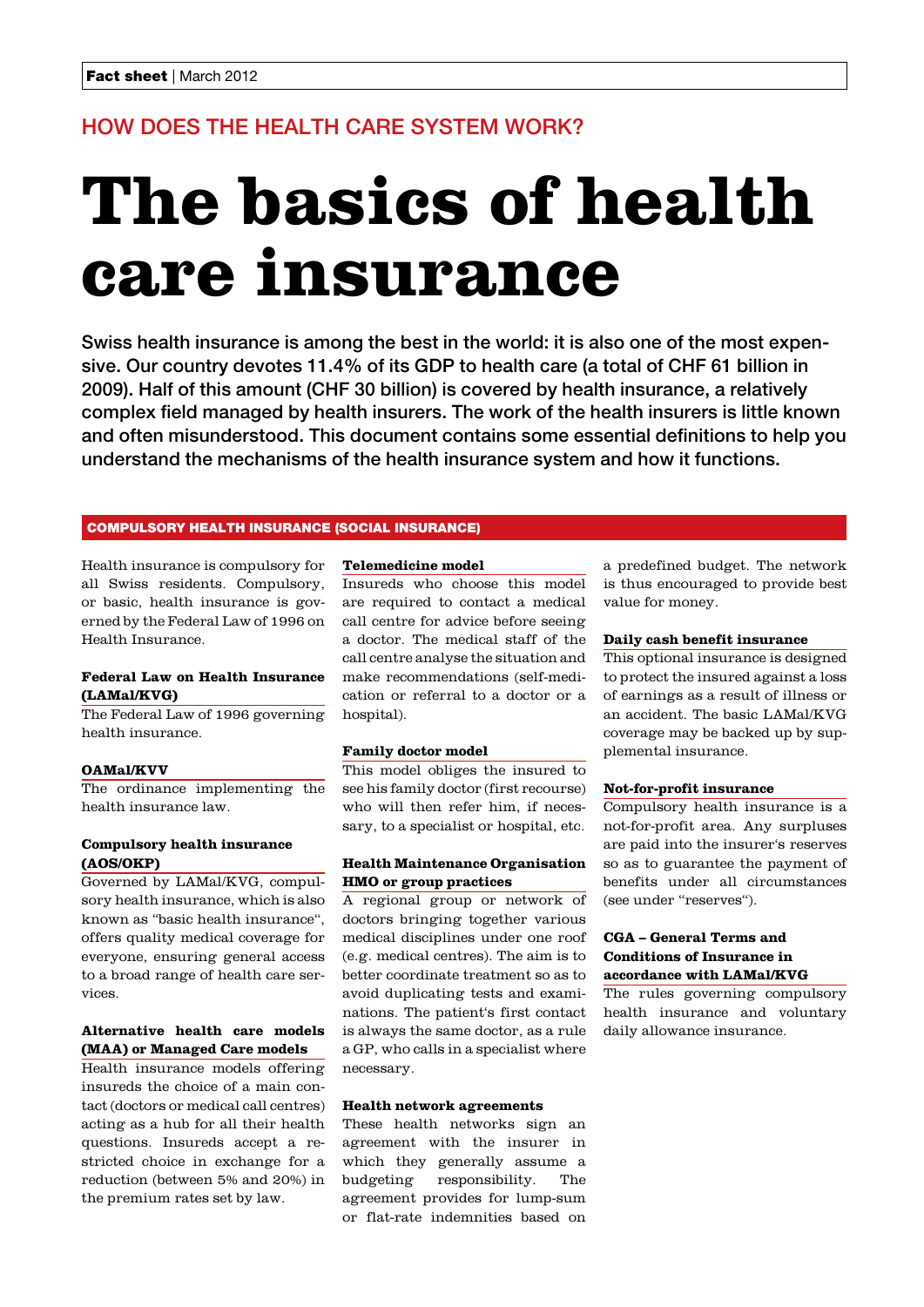# SUPPLEMENTAL PRIVATE INSURANCE

#### **Supplemental insurance**

Regulated by the Federal Law on Insurance Contracts (LCA/VVG). Non compulsory (optional) private insurance covering supplemental benefits for hospitalisation (semiprivate, private and general wards anywhere in Switzerland), health care (alternative medicine, thermal cures, unlisted drugs, etc.) and various other insurance products (travel insurance, legal protections, etc.).

In Switzerland, four out of five insureds contract supplemental insurance.

# **Private ward**

The comfort of a single room. Free choice of doctor.

# **Semi-private ward**

The comfort of a double room. Free choice of doctor.

# **Hospitalisation anywhere in Switzerland**

Hospitalisation coverage in general ward; insureds can be treated in any public or private hospital in Switzerland.

# **CGC - Special Terms and Conditions for Supplemental Health Insurance in accordance with the LCA/VVG**

Rules governing private supplemental insurance.

# HEALTH INSURERS

Insurance companies offering compulsory health insurance plans and maybe also supplemental insurance. There are 70 health insurers in Switzerland. Some of them, such as Groupe Mutuel, belong to groups that comprise several health insurance funds. The ten largest insurers account for about 80% of the market.

This plurality ensures that insureds have a free choice of insurance company. As a result, insurance companies compete with each other: they will therefore seek to contain their overheads and offer reasonable premiums and quality service. This spur would disappear if Switzerland were to adopt a single health fund system.

### **Premiums**

The amount invoiced by insurers to cover health costs. Social health insurance is a "pay as you go" system. That means that the premiums for any given year have to cover the health costs for the same year. Since, in any given year, health costs may be higher or lower than the premiums for the same year, insurers are required to balance income and expenditures over a two-year financing period (Article 78 OAMal/KVV).

#### **Deductibles**

The insured's share of the cost. By this mechanism, the insured agrees to pay a portion of the costs generated by him. If he chooses an optional deductible, his premium will be reduced.

# **Adults – ordinary deductible:**

CHF 300 per year: the minimum amount payable by all insureds. The insured is not entitled to a reduction in premium.

#### **Adults – optional deductibles:**

CHF 500 - CHF 1,000 - CHF 1,500 - CHF 2,000 - CHF 2,500 p.a.

# **Children – ordinary deductible:** CHF 0.–.

**Children – optional deductibles:**  CHF 100 - CHF 200 - CHF 300, CHF 400 - CHF 500 - CHF 600 per year.

#### **Co-insurance**

10% participation in the cost of the health care services actually consumed by the insured over and above his deductible. By law, the maximum amount of the co-insurance is CHF 700 per year for adults. For children, the maximum amount is CHF 350.

#### Examples

treatment costs: CHF 1,200 (adult)

deductible: CHF 300.– co-insurance: CHF 1,200 - CHF 300 = CHF 900 / CHF 900 x 10% = CHF 90 for the insured's account: CHF 300 (deductible) + CHF 90  $(co\text{-}insurance) = CHF 390$ for the insurer's account: CHF 1,200 - CHF 390 = CHF 810 .

### **Economic efficiency**

The principle whereby health insurance benefits must be effective, appropriate and economic is enshrined in the Federal Law on Health Insurance. The three criteria are cumulative (Article 32 LAMal/ KVG).

# **Cost controlling**

Cost controlling is the essential procedure whereby health insurers verify all the invoices received to ensure they are consistent with the three above-mentioned principles of economic efficiency. The controlling process produces annual cost-savings of about 10% of benefits which equal approx. CHF 2 billion per year.

Compulsory health insurance costs represent some CHF 1 billion per year; the net cost-savings per year are thus CHF 1 billion. In terms of premium relief, this translates into a reduction of about 5% in premiums per year.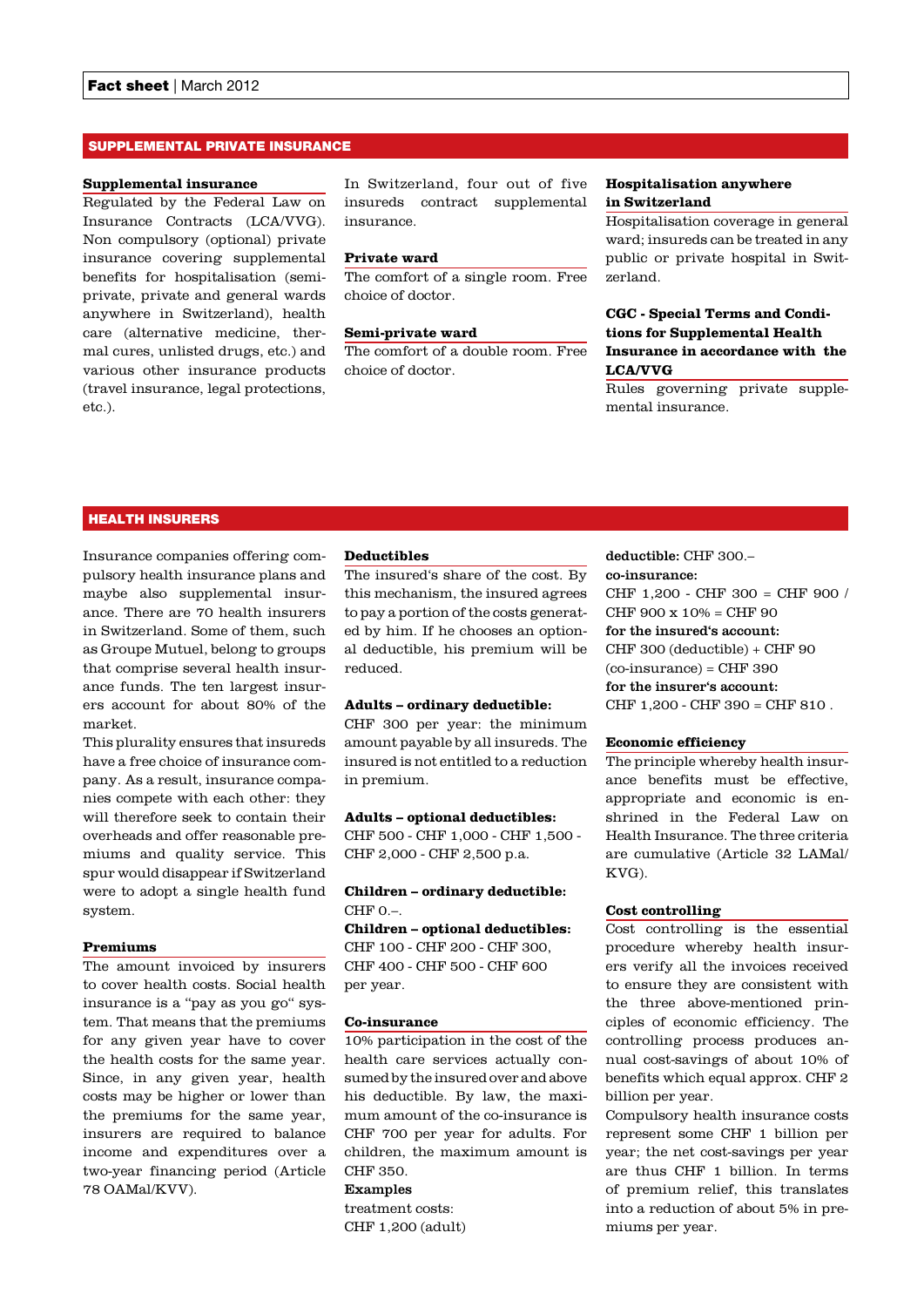The efficiency of the claims controlling process is the consequence of the competition between health insurance companies which do their best to contain costs so as to offer their insureds competitive premium rates.

# **Premium reductions (subsidies)**

Financial support for premium payments granted by the cantons to low-income insureds. The allocation criteria (minimum income, % covered, etc.) are set by each canton. In 2009, one third of the Swiss population (2.4 million persons), or nearly one half of all households, was granted a premium reduction. The aggregate subsidies paid by the Confederation and the cantons total CHF 3.5 billion.

#### **Risk compensation**

This is a financial compensation mechanism between health insurers. Insurers which represent higher risk groups of insureds (more serious illnesses with greater frequency) receive financial support from insurers whose portfolio contains fewer insureds with illnesses.

**Criteria:** The compensation is calculated based on three criteria: age (the young and the elderly), gender and, since 1 January 2012, the hospital stays over a minimum duration of three days in a hospital or special residential facilities. The three criteria are cumulative. The compensation amounts are calculated anew each year. In 2010, the global compensation exchanged between insur-ers attained CHF 1.5 billion. The 15 largest contributors – of which Groupe Mutuel is one – covered about 90% of the total compensation amount. The 15 largest recipients accounted for 99% of the total amount.

**Example:** An insurer whose portfolio comprises more women, elderly persons and people having been hospitalised for more than 3 days in a calendar year receive a compensatory amount from insurers with more men, more young people and

fewer persons having been hospitalised for over 3 days.

# **Obligation to contract**

The obligation incumbent on health insurers to reimburse all health care providers authorised to practice under the LAMal/KVG.

# **Freedom to contract**

The possibility for health insurers or health care providers to choose with whom to contract a tariff agreement.

# **Free choice of insurer**

Possibility for the insured to choose his health insurer. Free choice, the basis for competition between health insurers, does not exist in a single health fund system.

# **Free choice of doctor**

Possibility for each patient to be treated by the doctor - general practitioner or specialist - of his choice. The free choice also applies to the pharmacist or physiotherapist, subject to a medical prescription.

# **Third-party guarantor**

Unless otherwise agreed, the insured is the debtor of the health care provider's fees. Accordingly, the insured pays the invoice and then claims reimbursement from his insurer. This is called the "thirdparty guarantor" system.

#### **Third-party payer**

In this system, an agreement provides that the insurer is the debtor of the invoice and pays the health care provider directly; the insurer then claims the insured's participation (deductible, co-insurance) from the insured.

# **Reserves**

Own funds which insurers are obliged to set aside to cover the reimbursement, in any event and circumstance, of health care providers' invoices. Reserves must equal a minimum threshhold set by law, expressed as a percentage of the premium volume:

#### **Minimum reserves set by law:**

- $\blacktriangleright$  10% for insurers with more than 150,000 insureds
- $\blacktriangleright$  15% for insurers with between 50,000 and 150,000 insureds
- $\triangleright$  20% for insurers with less than 50,000 insureds

From 2012, reserve requirements are calculated on a new basis taking into account actual risks.

Reserves play an important role in balancing the system: if costs are higher than premium revenues, the insurer uses his reserves to continue reimbursing health care providers. If premium revenues exceed costs, the surplus is used to increment the reserves which are taken into account in calculating premiums: as a result, premium increases are contained.

Limits: reserve requirements were of CHF 400 per insured in 2010, or less than two months' premium revenues. By comparison, the social security fund (AVS/AHV) covers 12 months' expenditures despite the fact that pensions are infinitely easier to manage in view of the 80 million claims processed by health insurers each year.

# **Provisions**

Amounts set aside to cover health care benefits which have already been delivered but not yet invoiced and/or reimbursed. Provisions generally cover three months' benefits: they are used to reimburse the claims of the last quarter of a year which the insurer receives in the first quarter of the following year.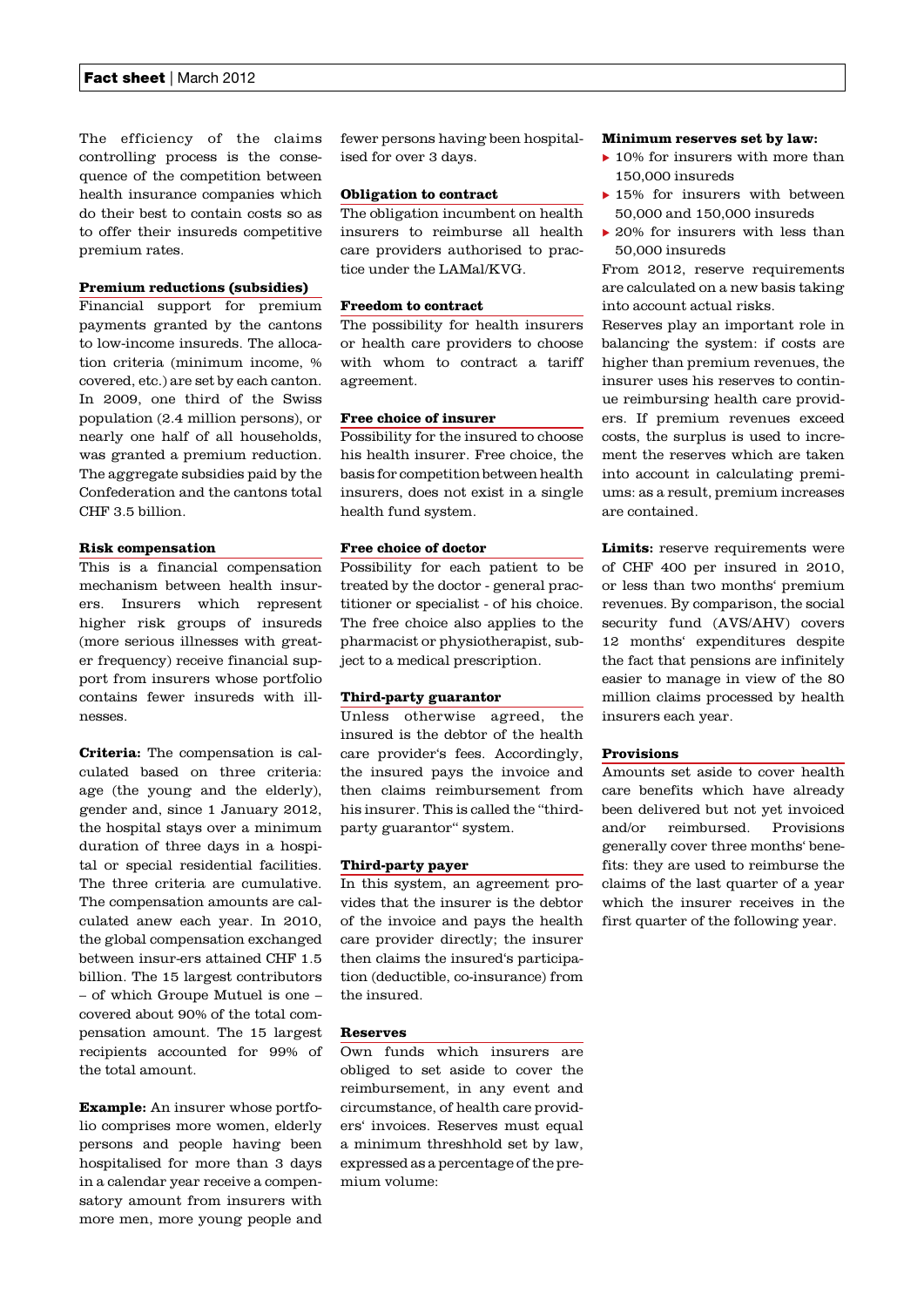# HEALTH CARE PROVIDERS

Medical professionals and establishments licensed to provide health care services. They include: doctors, pharmacies, hospitals, special residential centres (EMS), cure centres, diagnostic and therapeutic equipment delivery centres, medical laboratories, chiropractors, midwives, birthing centres, persons providing treatment on medical prescription or on medical instructions (physiotherapists, etc.), a contribution to the cost of medically required transport and rescue costs (Articles 24 to 31 LAMal/ KVG).

#### **Benefits**

The amounts reimbursed to insureds or paid to health care providers by health insurers.

# **Tarmed**

Schedule of medical fees which serves as the basis for all outpatient health services at the doctor's surgery, patient's home and in hospital outpatient services. The nomenclature of medical acts - comprising 4,600 tariff positions - is standardised for the whole of Switzerland, but Tarmed point values vary from one canton to another (see: www. tarmedsuisse.ch).

#### **DRG**

The abbreviation for "Diagnosis Related Groups". DRG is a tariff system classifying hospital stays in groups of pathologies; health care services are paid on a lumpsum or flat-rate basis. This type of invoicing replaces the former system which was based on a daily rate (per sickness day).

#### **Tariff agreements**

Agreements regulating the relationship between health insurers and health care providers and setting tariffs (tariff protection).

**LAMal/KVG agreements:** agreements covering compulsory health care services (AOS/OKP). Disputes are settled by the canton in the first instance. Cantonal decisions may be

appealed before the Federal Court, as the court of last instance, whose decisions are final.

**LCA/VVG agreements:** agreements on supplemental insurance which are privately negotiated directly between health insurers and health care providers.

#### **Hospitals**

**Inpatient:** hospital stays of more than one day or including at least one night. A new system introduced in 2012 provides for a distribution key splitting the financing of services between the cantons, which pay 55%, and health insurance funds, which pay 45%. The tariff is based on the DRG system.

**Outpatient:** hospital stays of less than one day or which are not overnight. Fully financed by the health insurers in accordance with the Tarmed schedule.

#### **Doctors (medical practices)**

Visit for medical care. Financed according to Tarmed.

#### **Long-term care**

**EMS:** special residential facilities for the elderly and the disabled.

**Home care:** also called Spitex (from the German term): medical care covered by the catalogue of LAMal/ KVG services and administered at the insured's home.

# **Alternative medicine or naturopathy**

Covers what is known as alternative or complementary medicine: naturopathy, homeopathy, aroma therapy, reflexology, sophrology, etc. There are more than 200 different methods of alternative medicine practiced by some 20,000 therapists.

**Supplemental insurance:** provided the therapist belongs to an association recognised by the insurer, such as the Swiss Foundation for Complementary Medicine (ASCA) or the Register of Empirical Medicine (RME/EMR), these treatments are generally reimbursed by supplemental insurance.

**Basic insurance:** since the beginning of the year, basic insurance covers five alternative medicine methods, namely homeopathy, anthroposophy, neural therapy, phytotherapy and Chinese medicine; coverage is for a trial period expiring in 2017.

Treatment is only reimbursed if administered by specially qualified doctors.

# **Managed Care**

**Case management:** monitoring complex medical cases – patients suffering from lung and heart disease, for example – from the beginning to the end of the treatment chain with a view to providing the best care, in the best place and at the best price.

**Disease management:** managing treatment for patients suffering from chronic diseases (diabetes, congestive heart failure) by coordinating the intervention of the various actors in the healthcare chain and encouraging greater responsibility on the part of the patient.

#### **Drugs**

**Listed drugs covered by a tariff (LMT/ALT) and specialty drugs (LS/SL):** comprehensive lists of the drugs and pharmaceutical preparations, and their prices, reimbursed by compulsory health insurance. The lists are prepared by the Swiss Federal Office of Public Health. Reimbursement is subject to a medical prescription.

**Non reimbursable drugs:** commercially available drugs which are not covered by basic health insurance. They may be partially reimbursed by supplemental health insurance.